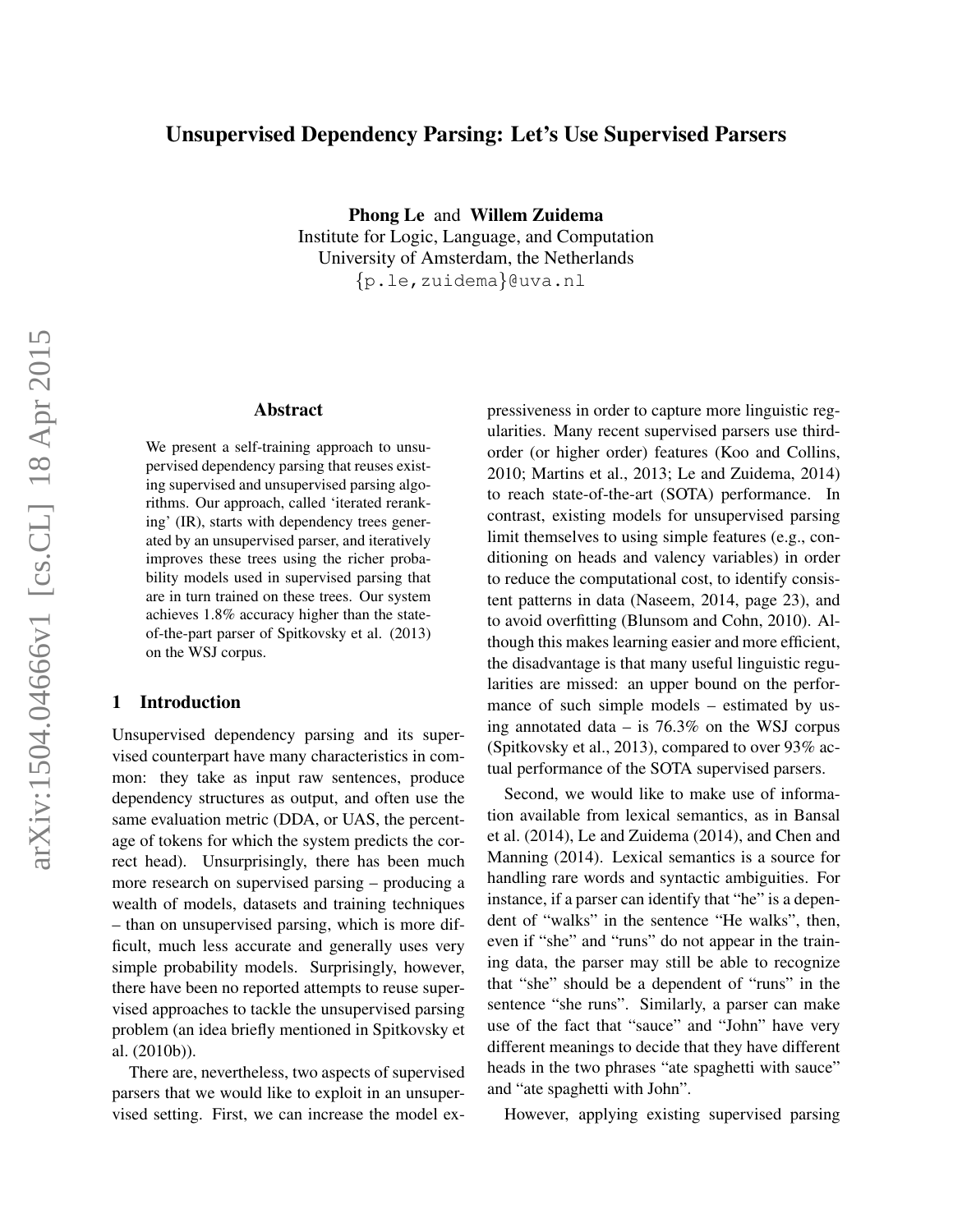techniques to the task of unsupervised parsing is, unfortunately, not trivial. The reason is that those parsers are optimally designed for being trained on manually annotated data. If we use existing unsupervised training methods (like EM), learning could be easily misled by a large amount of ambiguity naturally embedded in unannotated training data. Moreover, the computational cost could rapidly increase if the training algorithm is not designed properly. To overcome these difficulties we propose a framework, iterated reranking (IR), where existing supervised parsers are trained without the need of manually annotated data, starting with dependency trees provided by an existing unsupervised parser as initialiser. Using this framework, we can employ the work of Le and Zuidema (2014) to build a new system that outperforms the SOTA unsupervised parser of Spitkovsky et al. (2013) on the WSJ corpus.

The contribution of this paper is twofold. First, we show the benefit of using lexical semantics for the unsupervised parsing task. Second, our work is a bridge connecting the two research areas unsupervised parsing and its supervised counterpart. Before going to the next section, in order to avoid confusion introduced by names, it is worth noting that we use *un-trained* existing supervised parsers which will be trained on *automatically annotated* treebanks.

# 2 Related Work

#### 2.1 Unsupervised Dependency Parsing

The first breakthrough was set by Klein and Manning (2004) with their dependency model with valence (DMV), the first model to outperform the right-branching baseline on the DDA metric: 43.2% vs 33.6% on sentences up to length 10 in the WSJ corpus. Nine years later, Spitkovsky et al. (2013) achieved much higher DDAs: 72.0% on sentences up to length 10, and 64.4% on all sentences in section 23. During this period, many approaches have been proposed to attempt the challenge.

Naseem and Barzilay (2011), Tu and Honavar (2012), Spitkovsky et al. (2012), Spitkovsky et al. (2013), and Marecek and Straka (2013) employ extensions of the DMV but with different learning strategies. Naseem and Barzilay (2011) use semantic cues, which are event annotations from an outof-domain annotated corpus, in their model during training. Relying on the fact that natural language grammars must be unambiguous in the sense that a sentence should have very few correct parses, Tu and Honavar (2012) incorporate unambiguity regularisation to posterior probabilities. Spitkovsky et al. (2012) bootstrap the learning by slicing up all input sentences at punctuation. Spitkovsky et al. (2013) propose a complete deterministic learning framework for breaking out of local optima using count transforms and model recombination. Marecek and Straka (2013) make use of a large raw text corpus (e.g., Wikipedia) to estimate stop probabilities, using the reducibility principle.

Differing from those works, Bisk and Hockenmaier (2012) rely on Combinatory Categorial Grammars with a small number of hand-crafted general linguistic principles; whereas Blunsom and Cohn (2010) use Tree Substitution Grammars with a hierarchical non-parametric Pitman-Yor process prior biasing the learning to a small grammar.

### 2.2 Reranking

Our work relies on reranking which is a technique widely used in (semi-)supervised parsing. Reranking requires two components: a  $k$ -best parser and a reranker. Given a sentence, the parser generates a list of  $k$  best candidates, the reranker then rescores those candidates and picks the one that has the highest score. Reranking was first successfully applied to supervised constituent parsing (Collins, 2000; Charniak and Johnson, 2005). It was then employed in the supervised dependency parsing approaches of Sangati et al. (2009), Hayashi et al. (2013), and Le and Zuidema (2014).

Closest to our work is the work series on semisupervised constituent parsing of McClosky and colleagues, e.g. McClosky et al. (2006), using selftraining. They use a  $k$ -best generative parser and a discriminative reranker to parse unannotated sentences, then add resulting parses to the training treebank and re-train the reranker. Different from their work, our work is for unsupervised dependency parsing, without manually annotated data, and uses iterated reranking instead of single reranking. In addition, both two components, k-best parser and reranker, are re-trained after each iteration.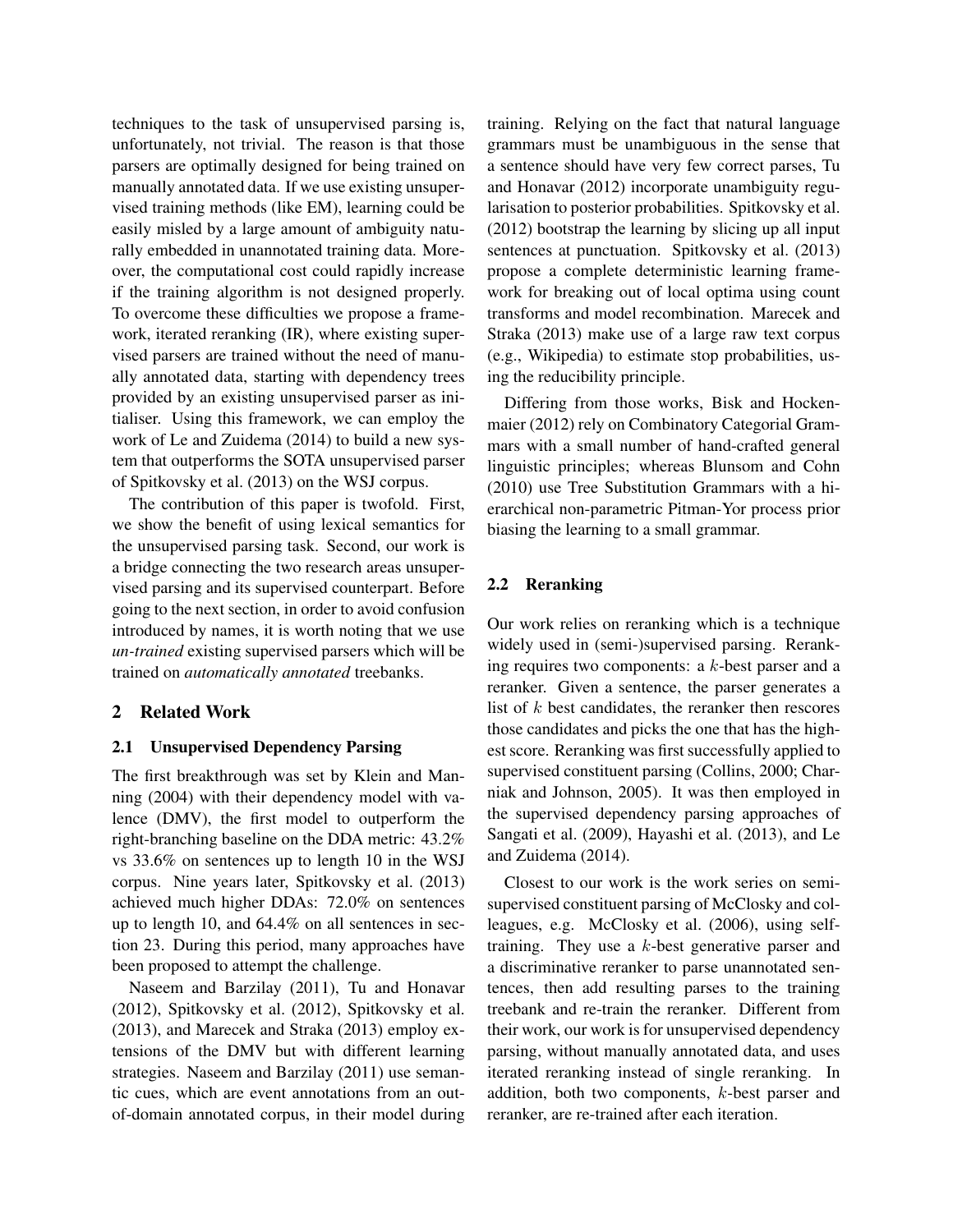### 3 The IR Framework

Existing training methods for the unsupervised dependency task, such as Blunsom and Cohn (2010), Gillenwater et al. (2011), and Tu and Honavar (2012), are hypothesis-oriented search with the EM algorithm or its variants: training is to move from a point which represents a model hypothesis to another point. This approach is feasible for optimising models using simple features since existing dynamic programming algorithms can compute expectations, which are sums over all possible parses, or to find the best parse in the whole parse space with low complexities. However, the complexity increases rapidly if rich, complex features are used. One way to reduce the computational cost is to use approximation methods like sampling as in Blunsom and Cohn (2010).

#### 3.1 Treebank-oriented Greedy Search

Believing that the difficulty of using EM is from the fact that treebanks are 'hidden', leading to the need of computing sum (or max) overall possible treebanks, we propose a greedy local search scheme based on another training philosophy: treebankoriented search. The key idea is to explicitly search for concrete treebanks which are used to train parsing models. This scheme thus allows supervised parsers to be trained in an unsupervised parsing setting since there is a (automatically annotated) treebank at any time.

Given  $S$  a set of raw sentences, the search space consists of all possible treebanks  $\mathcal{D} = \{d(s)|s \in \mathcal{S}\}\$ where  $d(s)$  is a dependency tree of sentence s. The target of search is the optimal treebank  $\mathcal{D}^*$  that is as good as human annotations. Greedy search with this philosophy is as follows: starting at an initial point  $\mathcal{D}_1$ , we pick up a point  $\mathcal{D}_2$  among its neighbours  $N(\mathcal{D}_1)$  such that

$$
\mathcal{D}_2 = \underset{\mathcal{D} \in \mathbf{N}(\mathcal{D}_1)}{\arg \max} f_{\mathcal{D}_1}(\mathcal{D}) \tag{1}
$$

where  $f_{\mathcal{D}_1}(\mathcal{D})$  is an objective function measuring the goodness of  $D$  (which may or may not be conditioned on  $\mathcal{D}_1$ ). We then continue this search until some stop criterion is satisfied. The crucial factor here is to define  $\mathbf{N}(\mathcal{D}_i)$  and  $f_{\mathcal{D}_i}(\mathcal{D})$ . Below are two special cases of this scheme.

Semi-supervised parsing using reranking (Mc-Closky et al., 2006). This reranking is indeed onestep greedy local search. In this scenario,  $N(\mathcal{D}_1)$  is the Cartesian product of  $k$ -best lists generated by a *k*-best parser, and  $f_{\mathcal{D}_i}(\mathcal{D})$  is a reranker.

Unsupervised parsing with hard-EM (Spitkovsky et al., 2010b) In hard-EM, the target is to maximise the following objective function with respect to a parameter set  $\Theta$ 

$$
L(S|\Theta) = \sum_{s \in \mathcal{S}} \max_{d \in Dep(s)} \log P_{\Theta}(d) \tag{2}
$$

where  $Dep(s)$  is the set of all possible dependency structures of s. The two EM steps are thus

- Step 1:  $\mathcal{D}_{i+1} = \arg \max_{\mathcal{D}} P_{\Theta_i}(\mathcal{D})$
- Step 2:  $\Theta_{i+1} = \arg \max_{\Theta} P_{\Theta}(\mathcal{D}_{i+1})$

In this case,  $N(\mathcal{D}_i)$  is the whole treebank space and  $f_{\mathcal{D}_i}(\mathcal{D}) = P_{\Theta_i}(\mathcal{D}) = P_{\text{arg max}_{\Theta} P_{\Theta}(\mathcal{D}_i)}(\mathcal{D}).$ 

### 3.2 Iterated Reranking

We instantiate the greedy search scheme by iterated reranking which requires two components: a k-best parser  $P$ , and a reranker  $R$ . Firstly,  $\mathcal{D}_1$  is used to train these two components, resulting in  $P_1$  and  $R_1$ . The parser  $P_1$  then generates a set of lists of k candidates  $k\mathcal{D}_1$  (whose Cartesian product results in  $N(\mathcal{D}_1)$  for the set of training sentences S. The best candidates, according to reranker  $R_1$ , are collected to form  $\mathcal{D}_2$  for the next iteration. This process is halted when a pre-defined stop criterion is met.<sup>1</sup>

It is certain that we can, as in the work of Spitkovsky et al. (2010b) and many bootstrapping approaches, employ only parser P. Reranking, however, brings us two benefits. First, it allows us to employ very expressive models like the  $\infty$ -order generative model proposed by Le and Zuidema (2014). Second, it embodies a similar idea to co-training (Blum and Mitchell, 1998):  $P$  and  $R$  play roles as two views of the data.

<sup>&</sup>lt;sup>1</sup>It is worth noting that, although  $N(\mathcal{D}_i)$  has the size  $O(k^n)$ where  $n$  is the number of sentences, reranking only needs to process  $O(k \times n)$  parses if these sentences are assumed to be independent.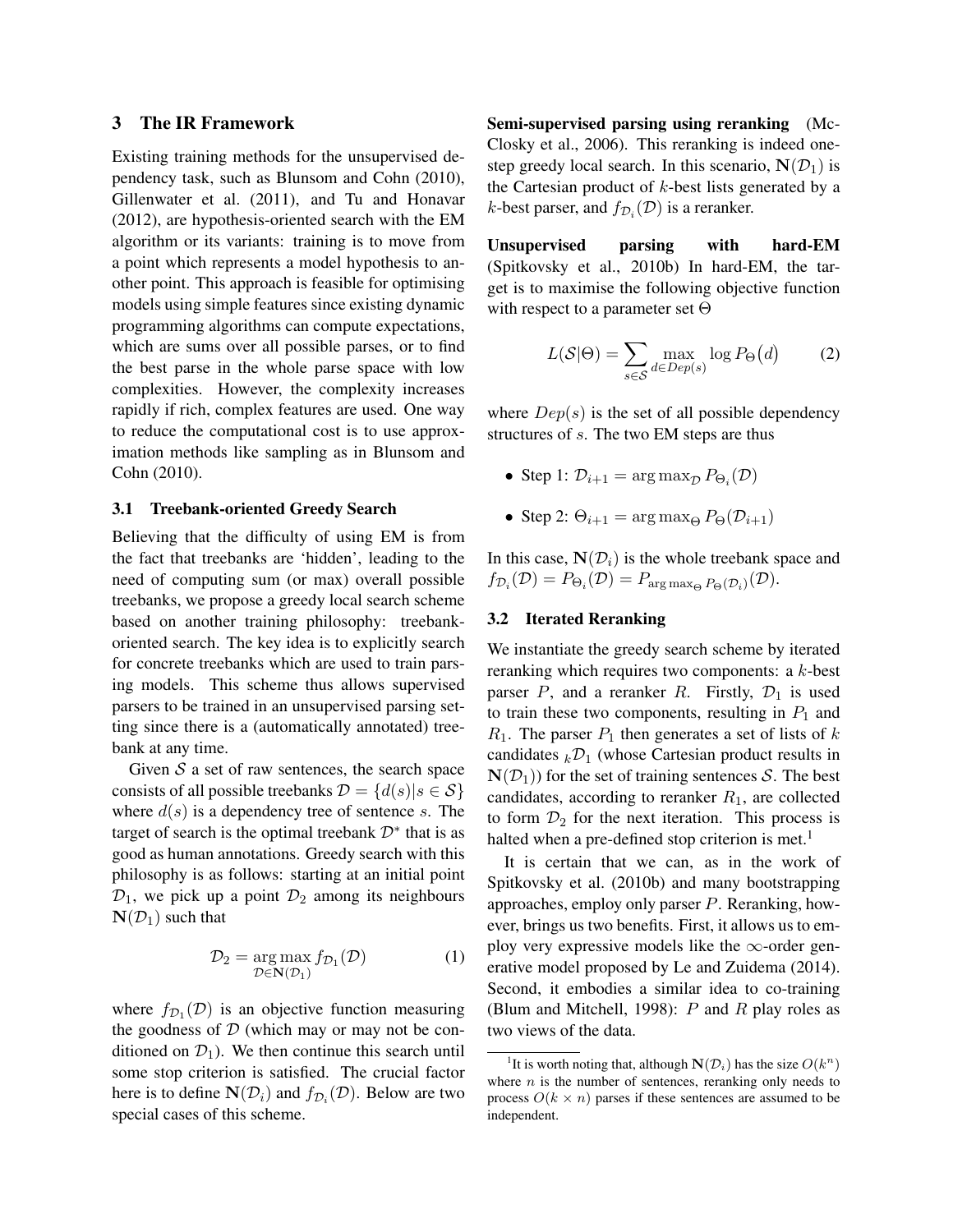#### 3.3 Multi-phase Iterated Reranking

Training in machine learning often uses *starting big* which is to use up all training data at the same time. However, Elman (1993) suggests that in some cases, learning should start by training simple models on small data and then gradually increase the model complexity and add more difficult data. This is called *starting small*.

In unsupervised dependency parsing, starting small is intuitive. For instance, given a set of long sentences, learning the fact that the head of a sentence is its main verb is difficult because a long sentence always contains many syntactic categories. It would be much easier if we start with only lengthone sentences, e.g "Look!", since there is only one choice which is usually a verb. This training scheme was successfully applied by Spitkovsky et al. (2010a) under the name: Baby Step.

We adopt starting small to construct the multiphase iterated reranking (MPIR) framework. In phase 0, a parser  $M$  with a simple model is trained on a set of short sentences  $S^{(0)}$  as in traditional approaches. This parser is used to parse a larger set of sentences  $S^{(1)} \supseteq S^{(0)}$ , resulting in  $\mathcal{D}_1^{(1)}$  $\stackrel{(1)}{1}$ .  $\mathcal{D}^{(1)}_1$  $i^{(1)}$  is then used as the starting point for the iterated reranking in phase 1. We continue this process until phase N finishes, with  $S^{(i)} \supseteq S^{(i-1)}$   $(i = 1..N)$ . In general, we use the resulting reranker in the previous phase to generate the starting point for the iterated reranking in the current phase.

### 4 Le and Zuidema (2014)'s Reranker

Le and Zuidema (2014)'s reranker is an exception among supervised parsers because it employs an extremely *expressive* model whose features are ∞ order<sup>2</sup>. To overcome the problem of sparsity, they introduced the inside-outside recursive neural network (IORNN) architecture that can estimate treegenerating models including those proposed by Eisner (1996) and Collins (2003a).

#### 4.1 The  $\infty$ -order Generative Model

Le and Zuidema (2014)'s reranker employs the generative model proposed by Eisner (1996). Intuitively, this model is top-down: starting with ROOT,



Figure 1: Inside-Outside Recursive Neural Network (IORNN). Black/white rectangles correspond to inner/outer representations.

we generate its left dependents and its right dependents. We then generate dependents for each ROOT's dependent. The generative process recursively continues until there is no dependent to generate. Formally, this model is described by the following formula

$$
P(d(H)) = \prod_{l=1}^{L} P\left(H_l^L | \mathcal{C}(H_l^L)\right) P\left(d(H_l^L)\right) \times \prod_{r=1}^{R} P\left(H_r^R | \mathcal{C}(H_r^R)\right) P\left(d(H_r^R)\right) \tag{3}
$$

where H is the current head,  $d(N)$  is the fragment of the dependency parse rooted at N, and  $C(N)$ is the context to generate N.  $H^L$ ,  $H^R$  are respectively  $H$ 's left dependents and right dependents, plus EOC (End-Of-Children), a special token to inform that there are no more dependents to generate. Thus,  $P(d(ROOT))$  is the probability of generating the entire dependency structure d.

Le and Zuidema's  $\infty$ -order generative model is defined as Eisner's model in which the context  $\mathcal{C}^{\infty}(D)$  to generate D contains *all* of D's generated siblings, its ancestors and their siblings. Because of very large fragments that contexts are allowed to hold, traditional count-based methods are impractical (even if we use smart smoothing techniques). They thus introduced the IORNN architecture to estimate the model.

#### 4.2 Estimation with the IORNN

An IORNN (Figure 1) is a recursive neural network whose topology is a tree. What make this network different from traditional RNNs (Socher et al., 2010) is that each tree node u caries two vectors:  $\mathbf{i}_u$  - the inner representation, represents the content of the

<sup>&</sup>lt;sup>2</sup>In fact, the order is finite but unbound.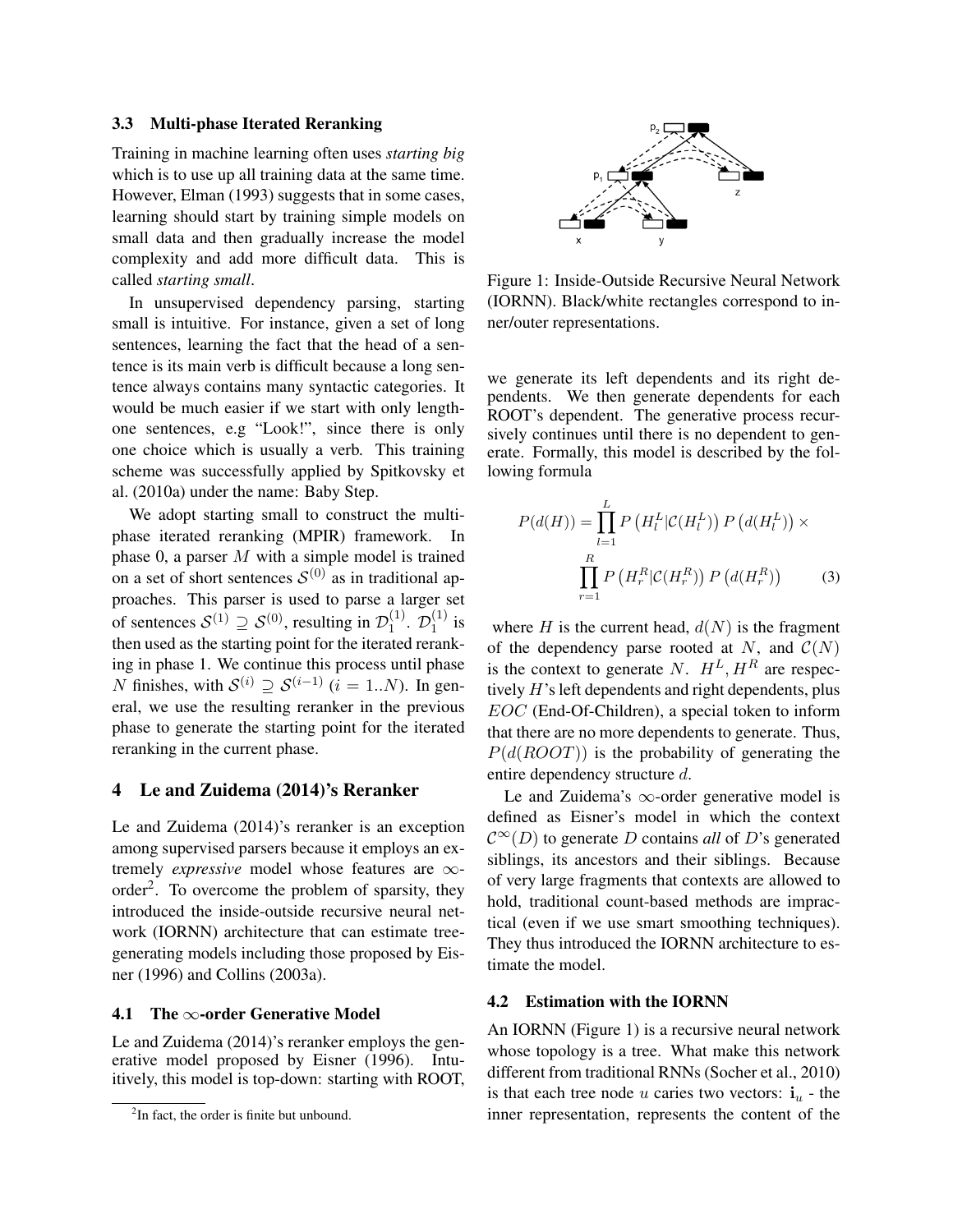phrase covered by the node, and  $\mathbf{o}_u$  - the outer representation, represents the context around that phrase. In addition, information in an IORNN is allowed to flow not only bottom-up as in RNNs, but also topdown. That makes IORNNs a natural tool for estimating top-down tree-generating models.

Applying the IORNN architecture to dependency parsing is straightforward, along the generative story of the  $\infty$ -order generative model. First of all, the "inside" part of this IORNN is simpler than what is depicted in Figure 1: the inner representation of a phrase is assumed to be the inner representation of its head. This approximation is plausible since the meaning of a phrase is often dominated by the meaning of its head. The inner representation at each node, in turn, is a function of a vector representation for the word (in our case, the word vectors are initially borrowed from Collobert et al. (2011)), the POS-tag and capitalisation feature.

Without loss of generality and ignoring directions for simplicity, they assume that the model is generating dependent  $u$  for node  $h$  conditioning on context  $\mathcal{C}^{\infty}(u)$  which contains all of u's ancestors (including  $h$ ) and theirs siblings, and all of previously generated u's sisters. Now there are two types of contexts: *full* contexts of heads (e.g., h) whose dependents are being generated, and contexts to generate nodes (e.g.,  $\mathcal{C}^{\infty}(u)$ ). Contexts of the first type are clearly represented by outer representations. Contexts of the other type are represented by *partial outer representations*, denoted by  $\bar{\mathbf{o}}_u$ . Because the context to generate a node can be constructed recursively by combining the full context of its head and its previously generated sisters, they can compute  $\bar{\mathbf{o}}_u$ as a function of  $\mathbf{o}_h$  and the inner representations of its previously generated sisters. On the top of  $\bar{\mathbf{o}}_u$ , they put a softmax layer to estimate the probability  $P(x|C^{\infty}(u)).$ 

Training this IORNN is to minimise the cross entropy over all dependents. This objective function is indeed the negative log likelihood  $P(D)$  of training treebank D.

#### 4.3 The Reranker

Le and Zuidema's (generative) reranker is given by

$$
d^* = \underset{d \in k} {\arg \max} P(d)
$$

where P (Equation 3) is computed by the  $\infty$ -order generative model which is estimated by an IORNN; and  $kDep(s)$  is a k-best list.

### 5 Complete System

Our system is based on the multi-phase IR. In general, any third-party parser for unsupervised dependency parsing can be used in phase 0, and any thirdparty parser that can generate k-best lists can be used in the other phases. In our experiments, for phase 0, we choose the parser using an extension of the DMV model with stop-probability estimates computed on a large corpus proposed by Marecek and Straka (2013). This system has a moderate performance<sup>3</sup> on the WSJ corpus: 57.1% vs the SOTA 64.4% DDA of Spitkovsky et al. (2013). For the other phases, we use the MSTParser<sup>4</sup> (with the second-order feature mode) (McDonald and Pereira, 2006).

Our system uses Le and Zuidema (2014)'s reranker (Section 4.3). It is worth noting that, in this case, each phase with iterated reranking could be seen as an approximation of hard-EM (see Equation 2) where the first step is replaced by

$$
\mathcal{D}_{i+1} = \underset{\mathcal{D} \in \mathbf{N}(\mathcal{D}_i)}{\arg \max} P_{\Theta_i}(\mathcal{D}) \tag{4}
$$

In other words, instead of searching over the treebank space, the search is limited in a neighbour set  $N(\mathcal{D}_i)$  generated by k-best parser  $P_i$ .

#### 5.1 Tuning Parser P

Parser  $P_i$  trained on  $\mathcal{D}_i$  defines neighbour set  $\mathbf{N}(\mathcal{D}_i)$ which is the Cartesian product of the  $k$ -best lists in  $k\mathcal{D}_i$ . The position and shape of  $\mathbf{N}(\mathcal{D}_i)$  is thus determined by two factors: how well  $P_i$  can fit  $\mathcal{D}_i$ , and k. Intuitively, the lower the fitness is, the more  $N(\mathcal{D}_i)$ goes far away from  $\mathcal{D}_i$ ; and the larger k is, the larger

<sup>&</sup>lt;sup>3</sup>Marecek and Straka (2013) did not report any experimental result on the WSJ corpus. We use their source code at http: //ufal.mff.cuni.cz/udp with the setting presented in Section 6.1. Because the parser does not provide the option to parse unseen sentences, we merge the training sentences (up to length 15) to all the test sentences to evaluate its performance. Note that this result is close to the DDA (55.4%) that the authors reported on CoNLL 2007 English dataset, which is a portion of the WSJ corpus.

<sup>4</sup>http://sourceforge.net/projects/ mstparser/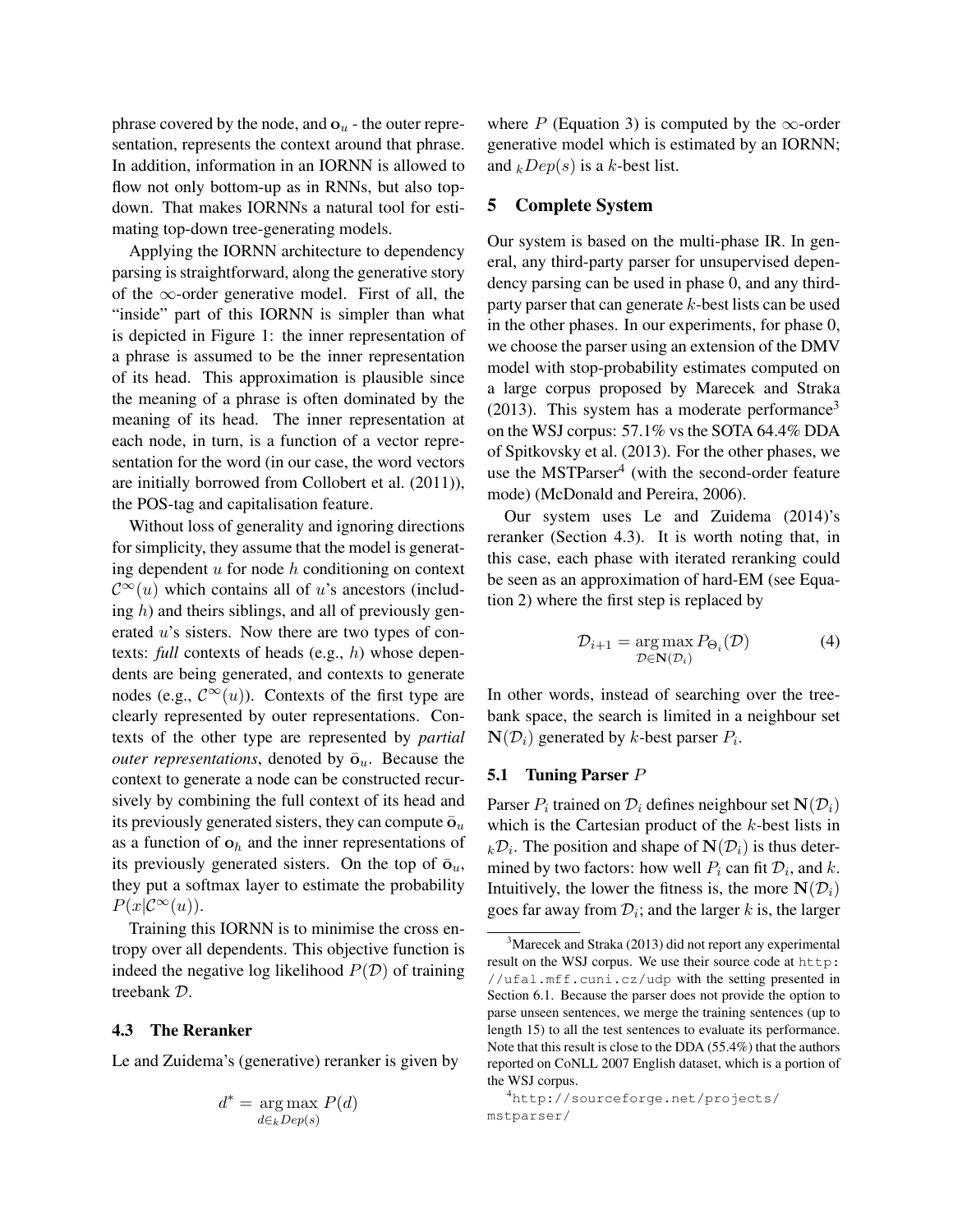$N(\mathcal{D}_i)$  is. Moreover, the diversity of  $N(\mathcal{D}_i)$  is inversely proportional to the fitness. When the fitness decreases, patterns existing in the training treebank become less certain to the parser, patterns that do not exist in the training treebank thus have more chances to appear in k-best candidates. This leads to high diversity of  $N(\mathcal{D}_i)$ . We blindly set  $k = 10$  in all of our experiments.

With the MSTParser, there are two hyperparameters:  $i$ ters $_{MST}$ , the number of epochs, and training- $k$ <sub>MST</sub>, the  $k$ -best parse set size to create constraints during training.  $training$ -k<sub>MST</sub> is always 1 because constraints from  $k$ -best parses with almost incorrect training parses are useless.

Because iters $MST$  controls the fitness of the parser to training treebank  $\mathcal{D}_i$ , it, as pointed out above, determines the distance from  $N(\mathcal{D}_i)$  to  $\mathcal{D}_i$ and the diversity of the former. Therefore, if we want to encourage the local search to explore more distant areas, we should set iters $_{\text{MST}}$  low. In our experiments, we test two strategies: (i) MaxEnc,  $iters_{MST} = 1$ , maximal encouragement, and (ii) MinEnc, iters $_{MST}$  = 10, minimal encouragement.

### 5.2 Tuning Reranker R

Tuning the reranker R is to set values for  $\dim_{\text{IORM}}$ , the dimensions of inner and outer representations, and  $i$ ters $I$ <sub>ORNN</sub>, the number of epochs to train the IORNN. Because the  $\infty$ -order model is very expressive and feed-forward neural networks are universal approximators (Cybenko, 1989), the reranker is capable of perfectly remembering all training parses. In order to avoid this, we set  $\dim_{\text{IORM}} = 50$ , and set  $iters_{IORMN} = 5$  for *very* early stopping.

### 5.3 Tuning multi-phase IR

Because Marecek and Straka (2013)'s parser does not distinguish training data from test data, we postulate  $S_0 = S_1$ . Our system has N phases such that  $S_0, S_1$  contain all sentences up to length  $l_1 = 15$ ,  $S_i$  (i = 2..*N*) contains all sentences up to length  $l_i = l_{i-1} + 1$ , and  $S_N$  contains all sentences up to length 25. Phase 1 halts after 100 iterations whereas all the following phases run with one iteration. Note that we force the local search in phase 1 to run intensively because we hypothesise that most of the important patterns for dependency parsing can be found within short sentences.

# 6 Experiments

#### 6.1 Setting

We use the Penn Treebank WSJ corpus: sections 02-21 for training, and section 23 for testing. We then apply the standard pre-processing<sup>5</sup> for unsupervised dependency parsing task (Klein and Manning, 2004): we strip off all empty sub-trees, punctuation, and terminals (tagged # and \$) not pronounced where they appear; we then convert the remaining trees to dependencies using Collins's head rules (Collins, 2003b). Both word forms and gold POS tags are used. The directed dependency accuracy (DDA) metric is used for evaluation.

The vocabulary is taken as a list of words occurring more than two times in the training data. All other words are labelled 'UNKNOWN' and every digit is replaced by '0'. We initialise the IORNN with the 50-dim word embeddings from Collobert et al.  $(2011)^{6}$ , and train it with the learning rate 0.1,

### 6.2 Results

We compare our system against recent systems (Table 1 and Section 2.1). Our system with the two encouragement levels, MinEnc and MaxEnc, achieves the highest reported DDAs on section 23: 1.8% and 1.2% higher than Spitkovsky et al. (2013) on all sentences and up to length 10, respectively. Our improvements over the system's initialiser (Marecek and Straka, 2013) are 9.1% and 4.4%.

#### 6.3 Analysis

In this section, we analyse our system along two aspects. First, we examine three factors which determine the performance of the whole system: encouragement level, lexical semantics, and starting point. We then search for what IR (with the MaxEnc option) contributes to the overall performance by comparing the quality of the treebank resulted in the end of phase 1 against the quality of the treebank given by its initialier, i.e. Marecek and Straka (2013).

#### The effect of encouragement level

Figure 2 shows the differences in DDA between using MaxEnc and MinEnc in each phase: we com-

<sup>5</sup>http://www.cs.famaf.unc.edu.ar/

<sup>˜</sup>francolq/en/proyectos/dmvccm

<sup>6</sup>http://ml.nec-labs.com/senna/. These word embeddings were *unsupervisedly* learnt from Wikipedia.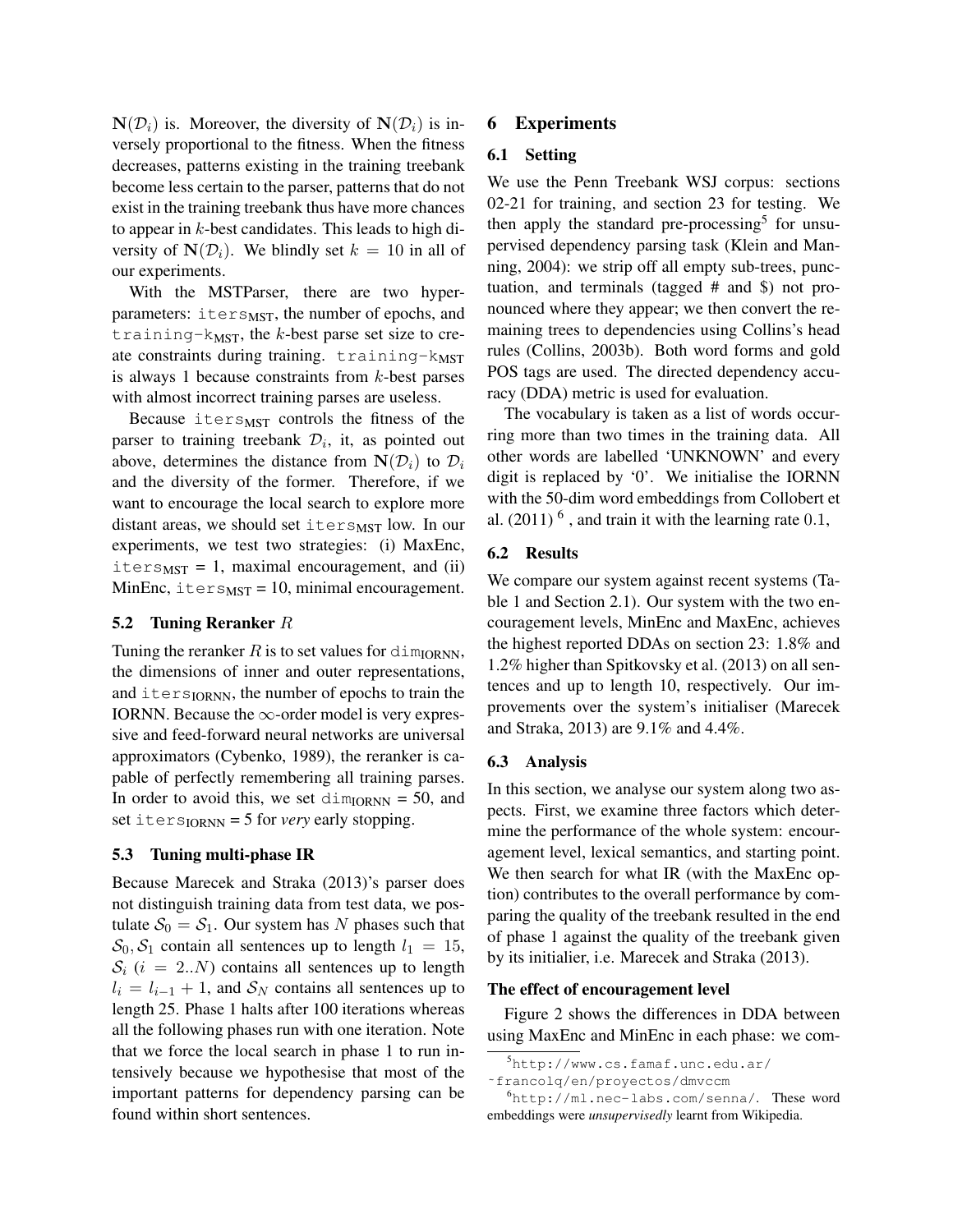| System                      | DDA $(\mathcal{Q}10)$ |
|-----------------------------|-----------------------|
| Bisk and Hockenmaier (2012) | 53.3(71.5)            |
| Blunsom and Cohn (2010)     | 55.7(67.7)            |
| Tu and Honavar (2012)       | 57.0 (71.4)           |
| Marecek and Straka (2013)   | 57.1 (68.8)           |
| Naseem and Barzilay (2011)  | 59.4 (70.2)           |
| Spitkovsky et al. (2012)    | 61.2(71.4)            |
| Spitkovsky et al. (2013)    | 64.4 (72.0)           |
| Our system (MinEnc)         | 66.2(72.7)            |
| Our system (MaxEnc)         | 65.8(73.2)            |

Table 1: Performance on section 23 of the WSJ corpus (all sentences and up to length 10) for recent systems and our system. MinEnc and MaxEnc denote  $iters<sub>MST</sub> = 10$  and  $iters<sub>MST</sub> = 1$  respectively.



Figure 2: DDA*MaxEnc* − DDA*MinEnc* of all phases on the their training sets (e.g., phase 3 with  $\mathcal{S}^{(3)}$  containing all training sentences up to length 17).

pute DDA*MaxEnc* − DDA*MinEnc* of each phase on its training set (e.g., phase 3 with  $S^{(3)}$  containing all training sentences up to length 17). MinEnc outperforms MaxEnc within phases 1, 2, 3, and 4. However, from phase 5, the latter surpasses the former. It suggests that exploring areas far away from the current point with long sentences is risky. The reason is that long sentences contain more ambiguities than short ones; thus rich diversity, high difference from the current point, but small size (i.e., small  $k$ ) could easily lead the learning to a wrong path.

The performance of the system with the two encouragement levels on section 23 (Table 1) also suggests the same. MaxEnc strategy helps the system achieve the highest accuracy on short sentences (up to length 10). However, it is less helpful than MinEnc when performing on long sentences.



Figure 3: DDA of phase 1 (MaxEnc), with and without the word embeddings (denoted by w/ sem and wo/ sem, respectively), on training sentences up to length 15 (i.e.  $S^{(1)}$ ).



Figure 4: DDA of phase 1 (MaxEnc) before and after training with three different starting points provided by three parsers used in phase 0: MS (Marecek and Straka, 2013), GGGPT (Gillenwater et al., 2011), and Harmonic (Klein and Manning, 2004).

### The role of lexical semantics

We examine the role of the lexical semantics, which is given by the word embeddings. Figure 3 shows DDAs on training sentences up to length 15 (i.e.  $S^{(1)}$ ) of phase 1 (MaxEnc) with and without the word-embeddings. With the wordembeddings, phase 1 achieves 71.11%. When the word-embeddings are not given, i.e. the IORNN uses randomly generated word vectors, the accuracy drops 4.2%. It shows that lexical semantics plays a decisive role in the performance of the system.

However, it is worth noting that, even without that knowledge (i.e., with the  $\infty$ -order generative model alone), the DDA of phase 1 is 2% higher than before being trained (66.89% vs 64.9%). It suggests that phase 1 is capable of discovering some useful dependency patterns that are invisible to the parser in phase 0. This, we conjecture, is thanks to high-order features captured by the IORNN.

### The importance of the starting point

Starting point is claimed to be important in local search. We examine this by using three different parsers in phase 0: (i) MS (Marecek and Straka,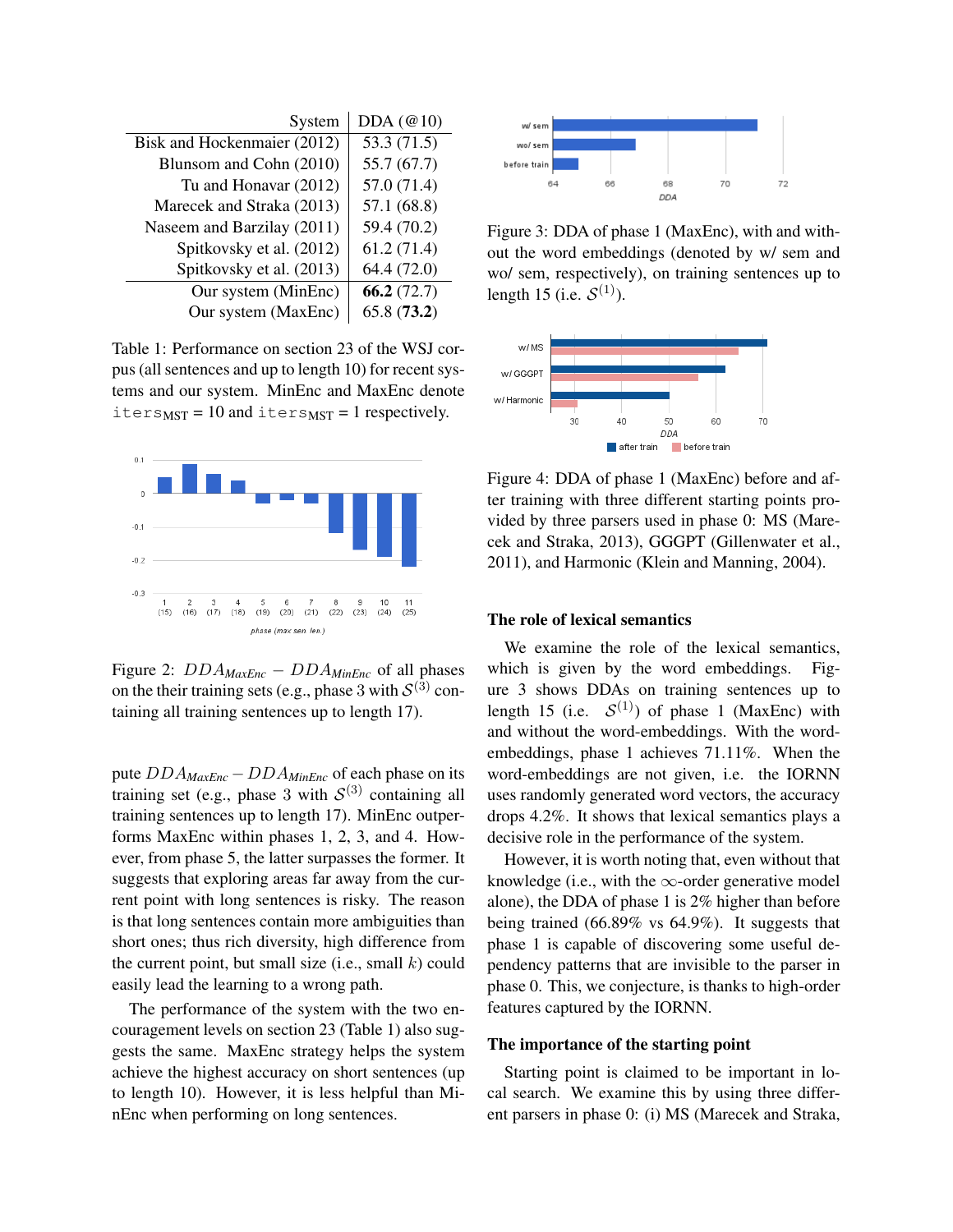

Figure 5: Precision (top) and recall (bottom) over binned HEAD distance of iterated reranking (IR) and its initializer (MS) on the training sentences in phase  $1 \leq 15$  words).

2013), the parser used in the previous experiments, (ii) GGGPT (Gillenwater et al.,  $2011$ )<sup>7</sup> employing an extension of the DMV model and posterior regularization framework for training, and (iii) Harmonic, the harmonic initializer proposed by Klein and Manning (2004).

Figure 4 shows DDAs of phase 1 (MaxEnc) on training sentences up to length 15 with three starting-points given by those parsers. Starting point is clearly very important to the performance of the iterated reranking: the better the starting point is, the higher performance phase 1 has. However, a remarkable point here is that the iterated reranking of phase 1 always finds out more useful patterns for parsing whatever the starting point is in this experiment. It is certainly due to the high order features and lexical semantics, which are not exploited in those parsers.

### The contribution of Iterated Reranking

We compare the quality of the treebank resulted in the end of phase 1 against the quality of the treebank given by the initialier Marecek and Straka (2013). Figure 5 shows precision (top) and recall (bottom) over binned HEAD distance. IR helps to improve the precision on all distance bins, especially on the bins corresponding to long distances ( $\geq$  3). The recall is also improved, except on the bin corresponding to  $> 7$  (but the F1-score on this bin is increased). We attribute this improvement to the  $\infty$ -order model which uses very large fragments as contexts thus be able to capture long dependencies.

Figure 6 shows the correct-head accuracies over POS-tags. IR helps to improve the accuracies over almost all POS-tags, particularly nouns (e.g. NN, NNP, NNS), verbs (e.g. VBD, VBZ, VBN, VBG) and adjectives (e.g. JJ, JJR). However, as being affected by the initializer, IR performs poorly on conjunction (CC) and modal auxiliary (MD). For instance, in the treebank given by the initializer, almost all modal auxilaries are dependents of their verbs instead of the other way around.

### 7 Discussion

Our system is different from the other systems shown in Table 1 as it uses an extremely expressive model, the  $\infty$ -order generative model, in which conditioning contexts are very large fragments. Only the work of Blunsom and Cohn (2010), whose resulting grammar rules can contain large tree fragments, shares this property. The difference is that their work needs a pre-defined prior, namely hierarchical non-parametric Pitman-Yor process prior, to avoid large, rare fragments and for smoothing. The IORNN of our system, in contrast, does that automatically. It learns by itself how to deal with distant conditioning nodes, which are often less informative than close conditioning nodes on computing  $P(x|C^{\infty}(u))$ . In addition, smoothing is given free: recursive neural nets are able to map 'similar' fragments onto close points (Socher et al., 2010) thus an unseen fragment tends to be mapped onto a point close to points corresponding to 'similar' seen fragments.

Another difference is that our system exploits lexical semantics via word embeddings, which were learnt unsupervisedly. By initialising the IORNN with these embeddings, the use of this knowledge turns out easy and transparent. Spitkovsky et al. (2013) also exploit lexical semantics but in a limited way, using a context-based polysemous unsuper-

<sup>7</sup>code.google.com/p/pr-toolkit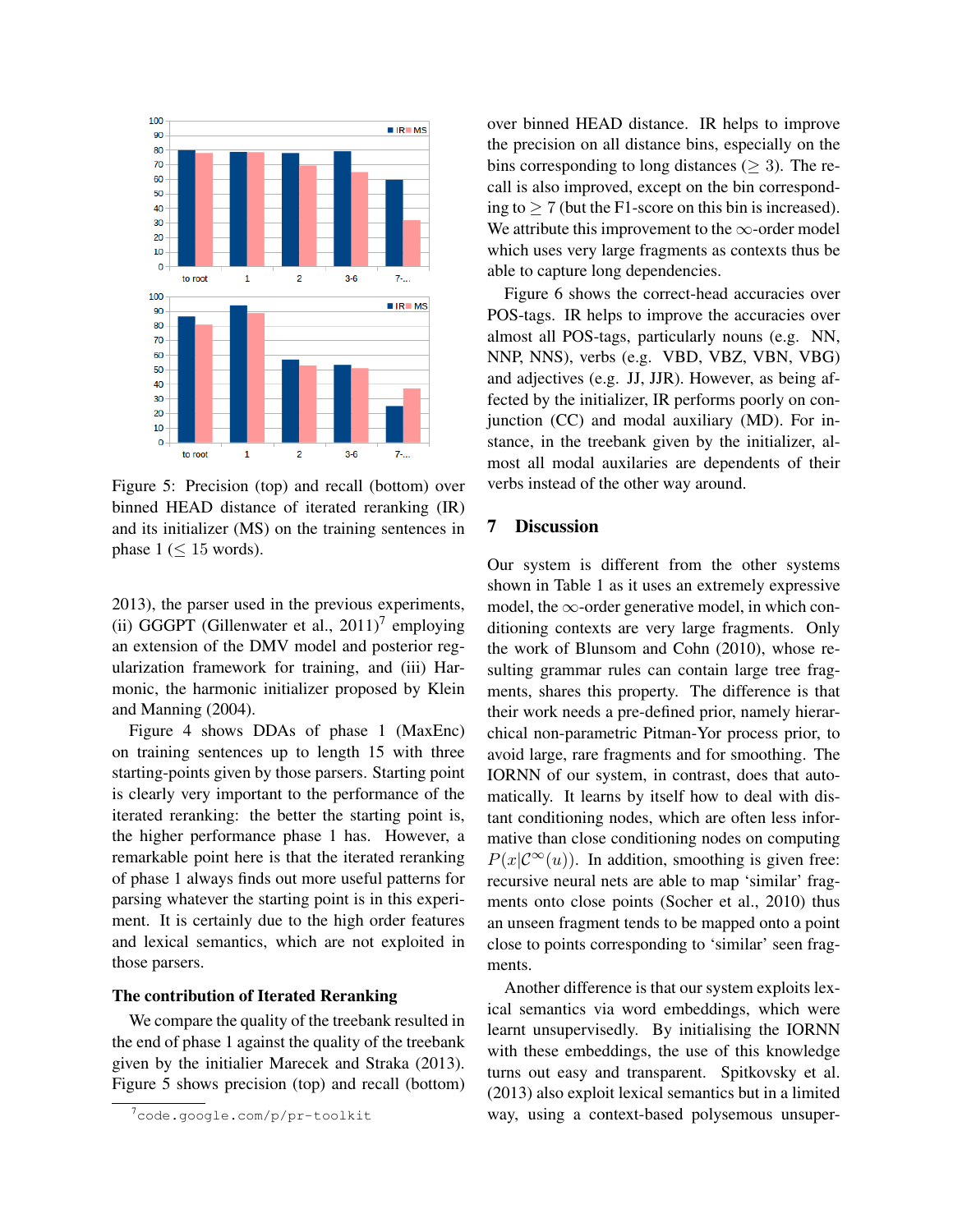

Figure 6: Correct-head accuracies over POS-tags (sorted in the descending order by frequency) of iterated reranking (IR) and its initializer (MS) on the training sentences in phase  $1 \leq 15$  words).

vised clustering method to tag words. Although their approach can distinguish polysemes (e.g., 'cool' in 'to cool the selling panic' and in 'it is cool'), it is not able to make use of word meaning similarities (e.g., the meaning of 'dog' is closer to 'animal' than to 'table'). Naseem and Barzilay (2011)'s system uses semantic cues from an out-of-domain annotated corpus, thus is not fully unsupervised.

We have showed that IR with a generative reranker is an approximation of hard-EM (see Equation 4). Our system is thus related to the works of Spitkovsky et al. (2013) and Tu and Honavar (2012). However, what we have proposed is more than that: IR is a general framework that we can have more than one option for choosing k-best parser and reranker. For instance, we can make use of a generative k-best parser and a discriminative reranker that are used for supervised parsing. Our future work is to explore this.

The experimental results reveal that starting point is very important to the iterated reranking with the ∞-order generative model. On the one hand, that is a disadvantage compared to the other systems, which use uninformed or harmonic initialisers. But on the other hand, that is an innovation as our approach is capable of making use of existing systems. The results shown in Figure 4 suggest that if phase 0 uses a better parser which uses less expressive model and/or less external knowledge than our model, such as the one proposed by Spitkovsky et al. (2013), we can expect even a higher performance. The other systems, except Blunsom and Cohn (2010), however, might not benefit from using good existing parsers as initializers because their models are not significantly more expressive than others <sup>8</sup>.

# 8 Conclusion

We have proposed a new framework, iterated reranking (IR), which trains supervised parsers without the need of manually annotated data by using a unsupervised parser as an initialiser. Our system, employing Marecek and Straka (2013)'s unsupervised parser as the initialiser, the k-best MSTParser, and Le and Zuidema (2014)'s reranker, achieved 1.8% DDA higher than the SOTA parser of Spitkovsky et al. (2013) on the WSJ corpus. Moreover, we also showed that unsupervised parsing benefits from lexical semantics through using word-embeddings.

Our future work is to exploit other existing supervised parsers that fit our framework. Besides, taking into account the fast development of the word embedding research (Mikolov et al., 2013; Pennington et al., 2014), we will try different word embeddings.

#### Acknowledgments

We thank Remko Scha and three anonymous reviewers for helpful comments. Le thanks  $Milo\breve{s}$ Stanojević for helpful discussion.

<sup>&</sup>lt;sup>8</sup>In an experiment, we used the Marecek and Straka (2013)'s parser as an initializer for the Gillenwater et al. (2011)'s parser. As we expected, the latter was not able to make use of this.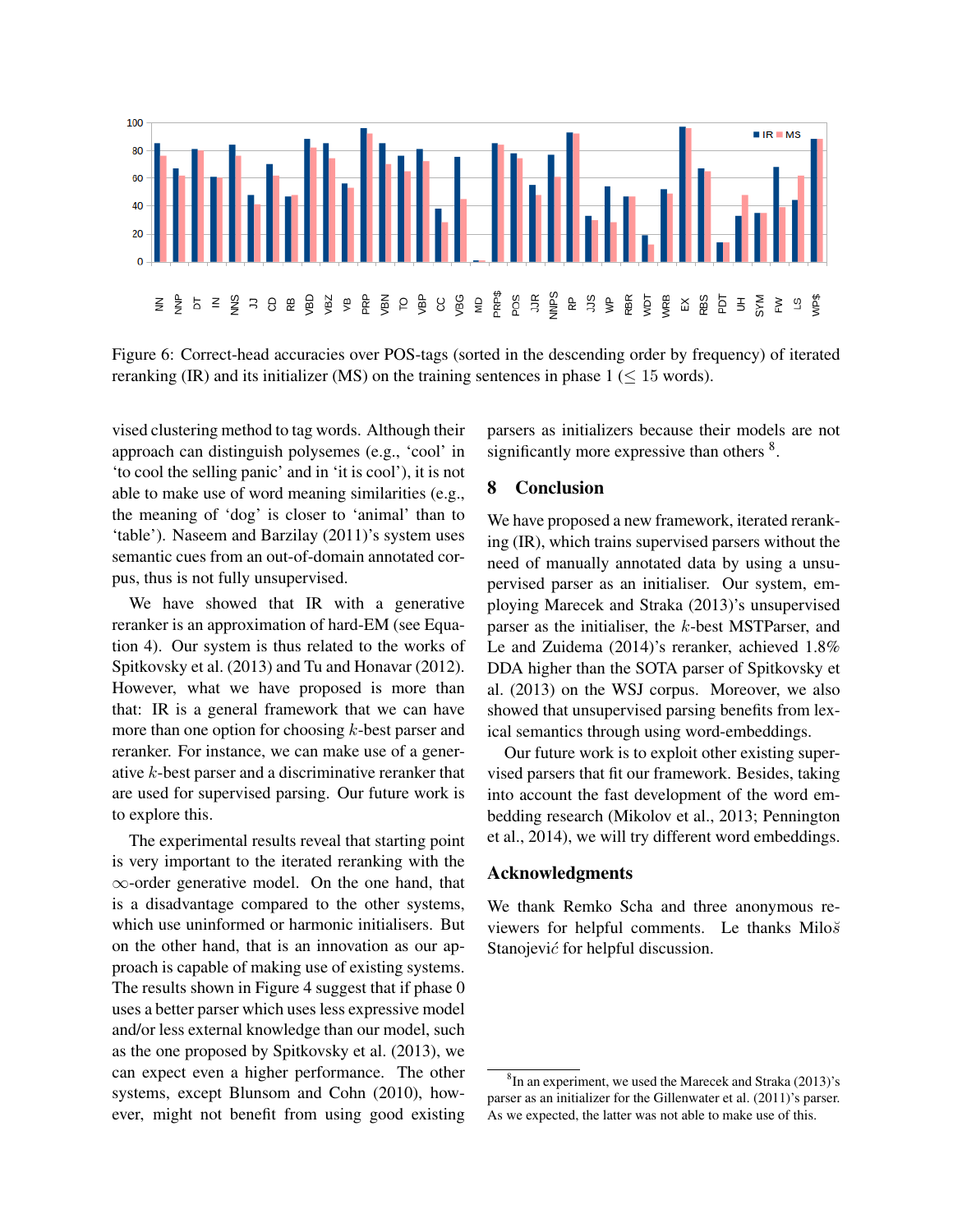### References

- Mohit Bansal, Kevin Gimpel, and Karen Livescu. 2014. Tailoring continuous word representations for dependency parsing. In *Proceedings of the Annual Meeting of the Association for Computational Linguistics*.
- Yonatan Bisk and Julia Hockenmaier. 2012. Simple robust grammar induction with combinatory categorial grammars. In *AAAI*.
- Avrim Blum and Tom M. Mitchell. 1998. Combining labeled and unlabeled sata with co-training. In *COLT*, pages 92–100.
- Phil Blunsom and Trevor Cohn. 2010. Unsupervised induction of tree substitution grammars for dependency parsing. In *Proceedings of the 2010 Conference on Empirical Methods in Natural Language Processing*, pages 1204–1213. Association for Computational Linguistics.
- Eugene Charniak and Mark Johnson. 2005. Coarse-tofine n-best parsing and maxent discriminative reranking. In *ACL*.
- Danqi Chen and Christopher D Manning. 2014. A fast and accurate dependency parser using neural networks. In *Empirical Methods in Natural Language Processing (EMNLP)*.
- Michael Collins. 2000. Discriminative reranking for natural language parsing. In *ICML*, pages 175–182.
- Michael Collins. 2003a. Head-driven statistical models for natural language parsing. *Computational linguistics*, 29(4):589–637.
- Michael Collins. 2003b. Head-driven statistical models for natural language parsing. *Computational Linguistics*, 29(4):589–637.
- Ronan Collobert, Jason Weston, Léon Bottou, Michael Karlen, Koray Kavukcuoglu, and Pavel Kuksa. 2011. Natural language processing (almost) from scratch. *The Journal of Machine Learning Research*, 12:2493– 2537.
- George Cybenko. 1989. Approximation by superpositions of a sigmoidal function. *Mathematics of control, signals and systems*, 2(4):303–314.
- Jason M Eisner. 1996. Three new probabilistic models for dependency parsing: An exploration. In *Proceedings of the 16th conference on Computational linguistics-Volume 1*, pages 340–345. Association for Computational Linguistics.
- Jeffrey L Elman. 1993. Learning and development in neural networks: The importance of starting small. *Cognition*, 48(1):71–99.
- Jennifer Gillenwater, Kuzman Ganchev, João Graça, Fernando Pereira, and Ben Taskar. 2011. Posterior sparsity in unsupervised dependency parsing. *The Journal of Machine Learning Research*, 12:455–490.
- Katsuhiko Hayashi, Shuhei Kondo, and Yuji Matsumoto. 2013. Efficient stacked dependency parsing by forest reranking. *Transactions of the Association for Computational Linguistics*, 1(1):139–150.
- Dan Klein and Christopher D. Manning. 2004. Corpusbased induction of syntactic structure: Models of dependency and constituency. In *ACL*, pages 478–485.
- Terry Koo and Michael Collins. 2010. Efficient thirdorder dependency parsers. In *Proceedings of the 48th Annual Meeting of the Association for Computational Linguistics*, pages 1–11. Association for Computational Linguistics.
- Phong Le and Willem Zuidema. 2014. The insideoutside recursive neural network model for dependency parsing. In *Proceedings of the 2014 Conference on Empirical Methods in Natural Language Processing*. Association for Computational Linguistics.
- David Marecek and Milan Straka. 2013. Stopprobability estimates computed on a large corpus improve unsupervised dependency parsing. In *ACL (1)*, pages 281–290.
- André FT Martins, Miguel B Almeida, and Noah A Smith. 2013. Turning on the turbo: Fast third-order non-projective turbo parsers. In *Proc. of ACL*.
- David McClosky, Eugene Charniak, and Mark Johnson. 2006. Effective self-training for parsing. In *Proceedings of the main conference on human language technology conference of the North American Chapter of the Association of Computational Linguistics*, pages 152–159. Association for Computational Linguistics.
- Ryan T. McDonald and Fernando C. N. Pereira. 2006. Online learning of approximate dependency parsing algorithms. In *EACL*.
- Tomas Mikolov, Ilya Sutskever, Kai Chen, Greg S Corrado, and Jeff Dean. 2013. Distributed representations of words and phrases and their compositionality. In *Advances in Neural Information Processing Systems*, pages 3111–3119.
- Tahira Naseem and Regina Barzilay. 2011. Using semantic cues to learn syntax. In *AAAI*.
- Tahira Naseem. 2014. *Linguistically Motivated Models for Lightly-Supervised Dependency Parsing*. Ph.D. thesis, Massachusetts Institute of Technology.
- Jeffrey Pennington, Richard Socher, and Christopher D Manning. 2014. Glove: Global vectors for word representation. *Proceedings of the Empiricial Methods in Natural Language Processing (EMNLP 2014)*, 12.
- Federico Sangati, Willem Zuidema, and Rens Bod. 2009. A generative re-ranking model for dependency parsing. In *Proceedings of the 11th International Conference on Parsing Technologies*, pages 238–241. Association for Computational Linguistics.